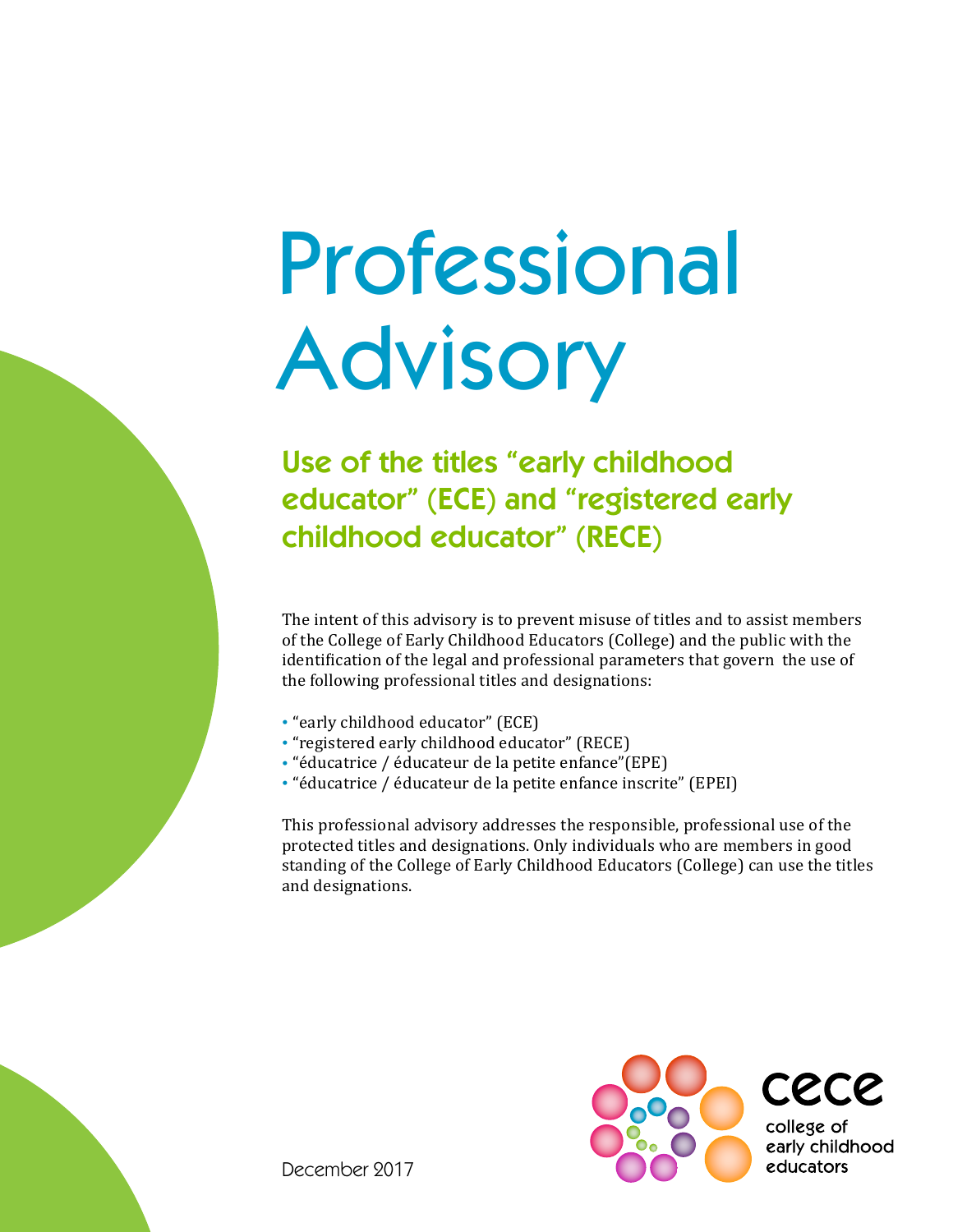## **Use of the Title**

The *Early Childhood Educators Act* (ECE Act) recognizes early childhood education as a profession and prohibits any person, other than a member in good standing of the College, from using the titles protected under it. Protected titles include early childhood educator and registered early childhood educator, the designations ECE and RECE, and their French equivalents.

The protected titles and designations tell families, employers, colleagues and members of the public that early childhood educators are accountable professionals who have met the education and training requirements for entry to the profession, and whose practice is guided and informed by the *Code of Ethics and the Standards of Practice*.

Standard IV of the *Code of Ethics and Standards of Practice* requires members to use the professional designation RECE in documentation used in connection with their practice. College members use their designation on:

- Reports
- Correspondence
- Letterhead
- Business cards
- Email signatures
- Professional materials
- Websites

The professional designation RECE cannot be modified in any way. It must be written in all capital letters with no periods in between, and should appear after a person's last name. If the individual has more than one professional designation, the designations should be separated by commas.

The protected title and professional designation is not interchangeable with an employment title. For example, the position titles Designated Early Childhood Educator (DECE) or Early Childhood Assistant (ECA) are employment titles only, and cannot be used in place of the professional designation.

If a College member's Certificate of Registration has expired or has been revoked, cancelled or suspended:

- A notation will be entered on the College's public register;
- The person may no longer use the title "early childhood educator" or "registered early childhood educator" or the designations ECE or RECE;
- The person may no longer represent or hold out that she or he is a member of the College;
- The person may no longer engage in the practice of early childhood education or hold herself or himself out as able to do so<sup>1</sup>.

<sup>1</sup> Subject to certain exceptions. See "Who is Required to Join" on the College website.